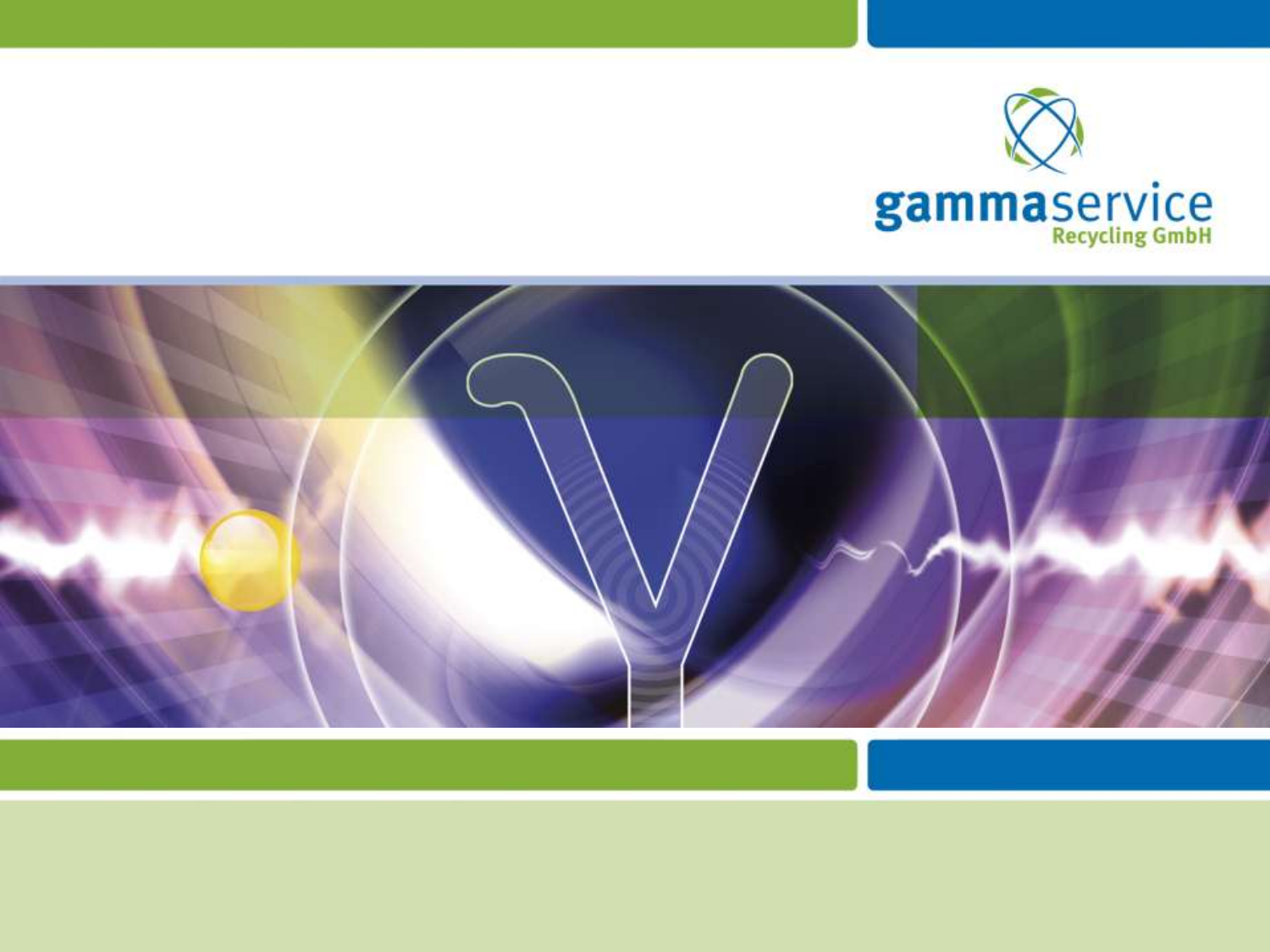



#### **Content**

- About us
- Product and Service Portfolio
- High Radioactive Sources
- Industrial Sources
- Decommissioning and Decontamination
- Licences / QM-System
- Cooperation
- Contact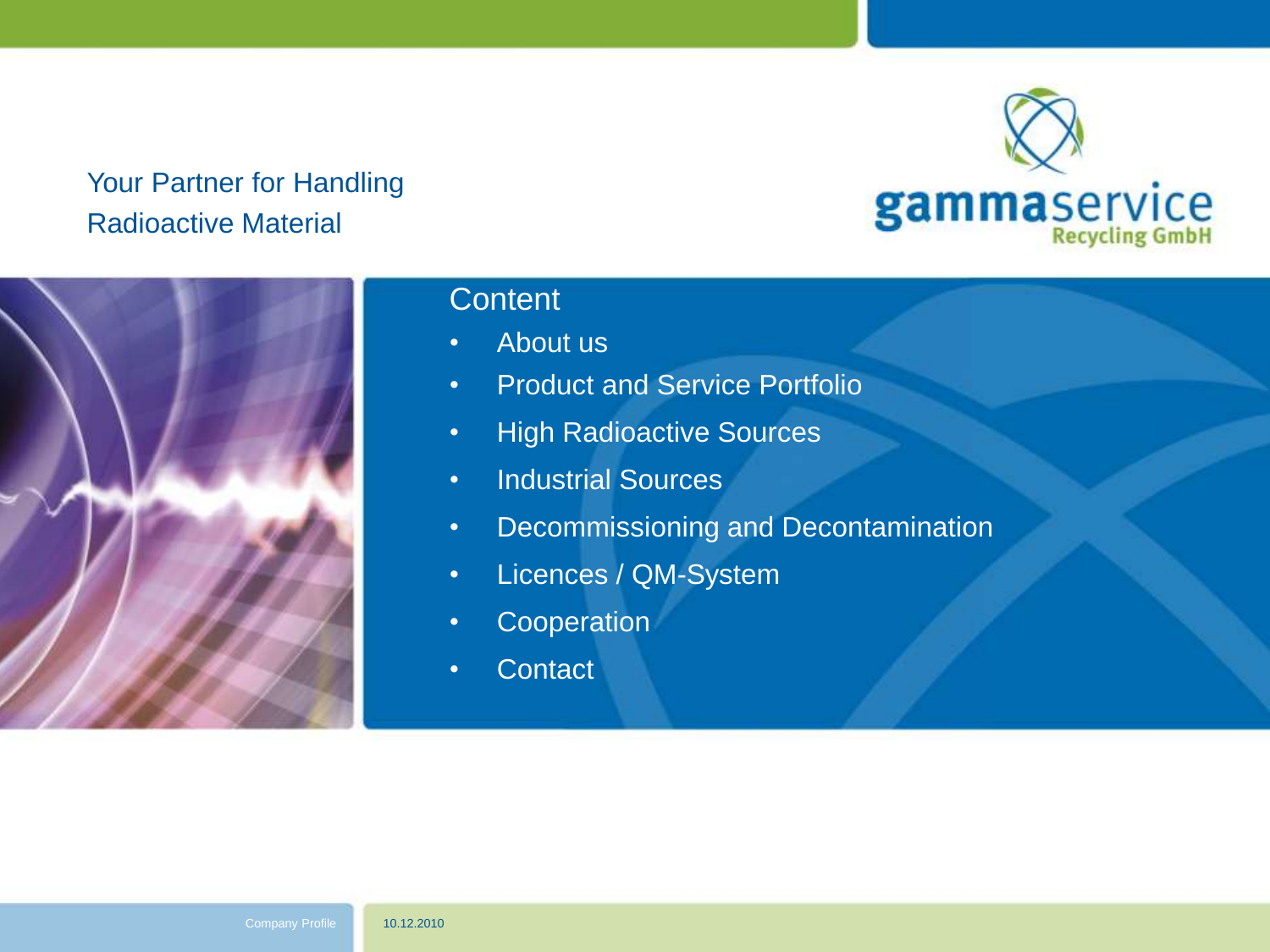

## **About us**

- **1990** Gamma-Service Produktbestrahlung GmbH (product irradiation) was founded by former scientists of the Academy of Sciences, Leipzig, with the aim of
	- continuing the construction, operation and service of irradiation facilities
- **1995** The department "Takeover of high-radioactive sources" was created

**1998** This department was outsourced and Gamma-Service Recycling GmbH was founded by Juergen Reckin. The company is located in Leipzig, Germany.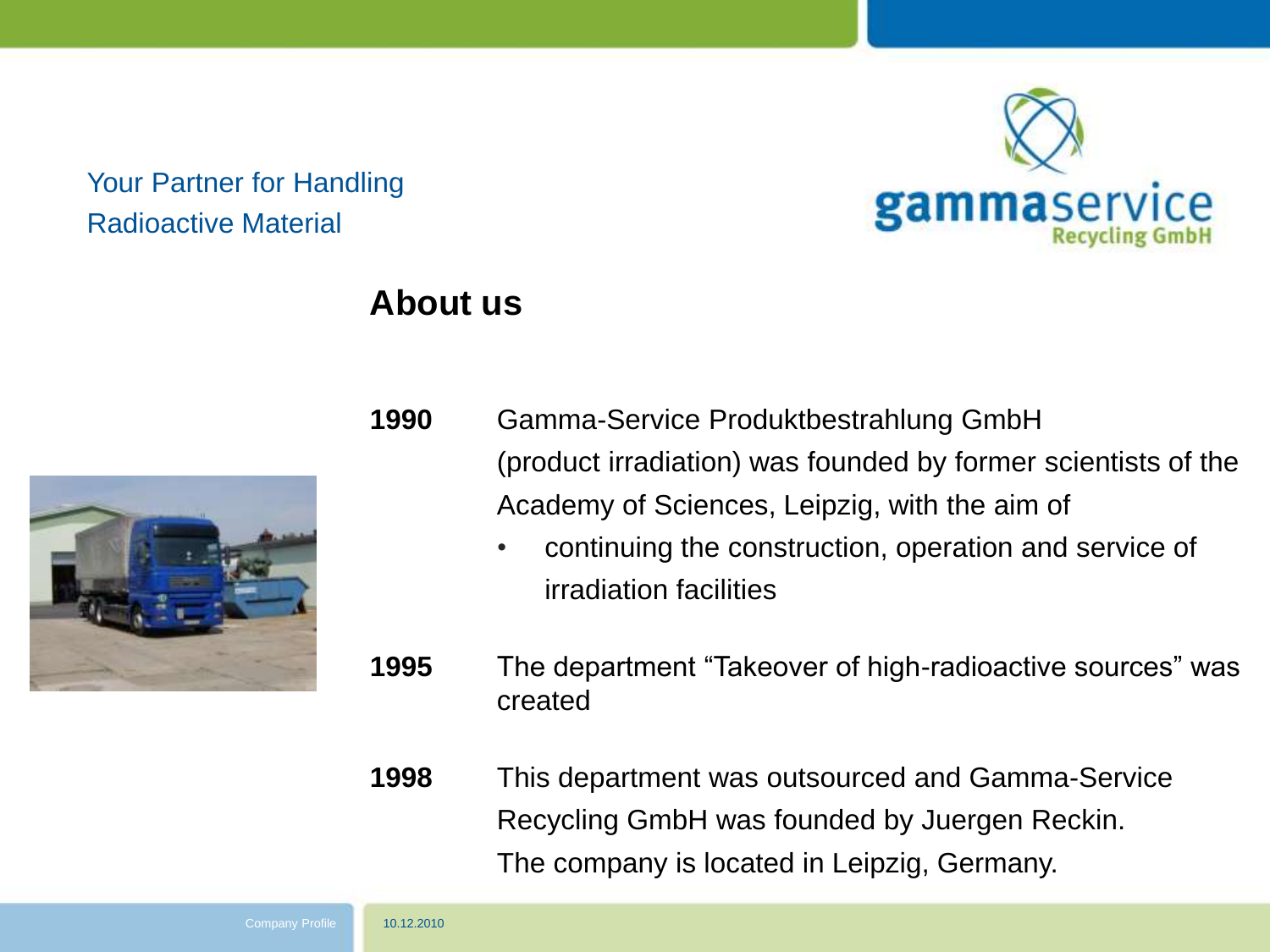



- **2000** A subsidiary office in Radeberg near Dresden was founded
- **2007** Takeover of the blood irradiation business from BEBIG GmbH
- **2009** Gamma-Service Recycling became part of the Gamma-Service Group International GmbH, Switzerland



- Since its foundation, the company has grown continuously
	- Start-up with 13 employees up to presently 50 employees
	- Highly qualified physicians, engineers and technicians
	- Regular extension and modification of business and service portfolio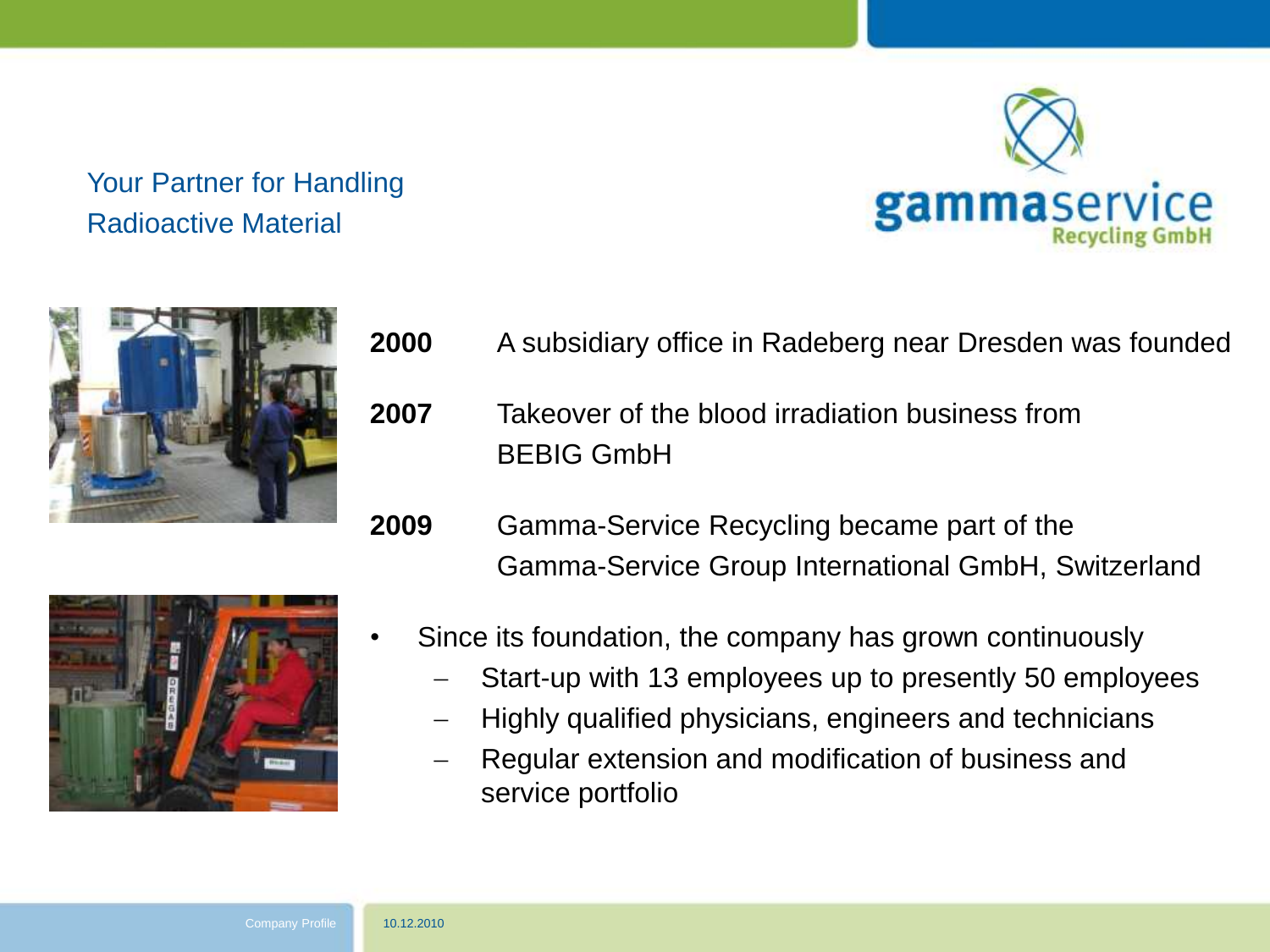



# **Product and Service Portfolio**

- Worldwide takeover and recycling of radioactive sources for industrial and medical use
- Worldwide supply of radioactive sources for industrial and medical use
- Road shipment of radioactive goods all over Europe with our own truck fleet and special transport containers
- Processing of radioactive waste for final storage according to the requirements of the country of origin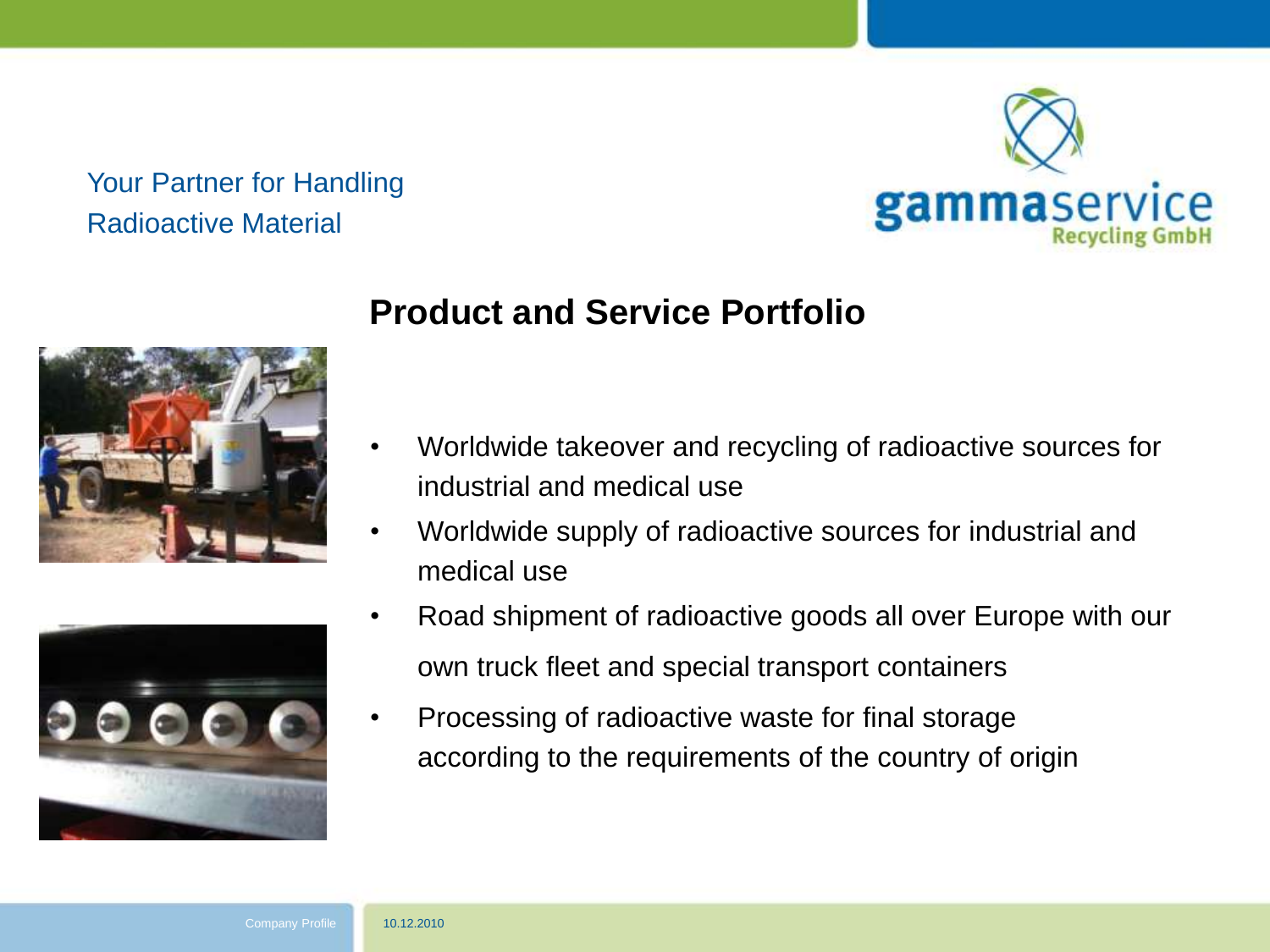



# **Product and Service Portfolio**

- Decontamination and decommissioning of radioactive sites as power plants, research facilities, accelerators in Europe
- Recycling of radioactive residues
- Availability of a wide range of radiation protection containers
- Measurement services
- Laundry service for contaminated clothes
- Recycling of ionization smoke detectors

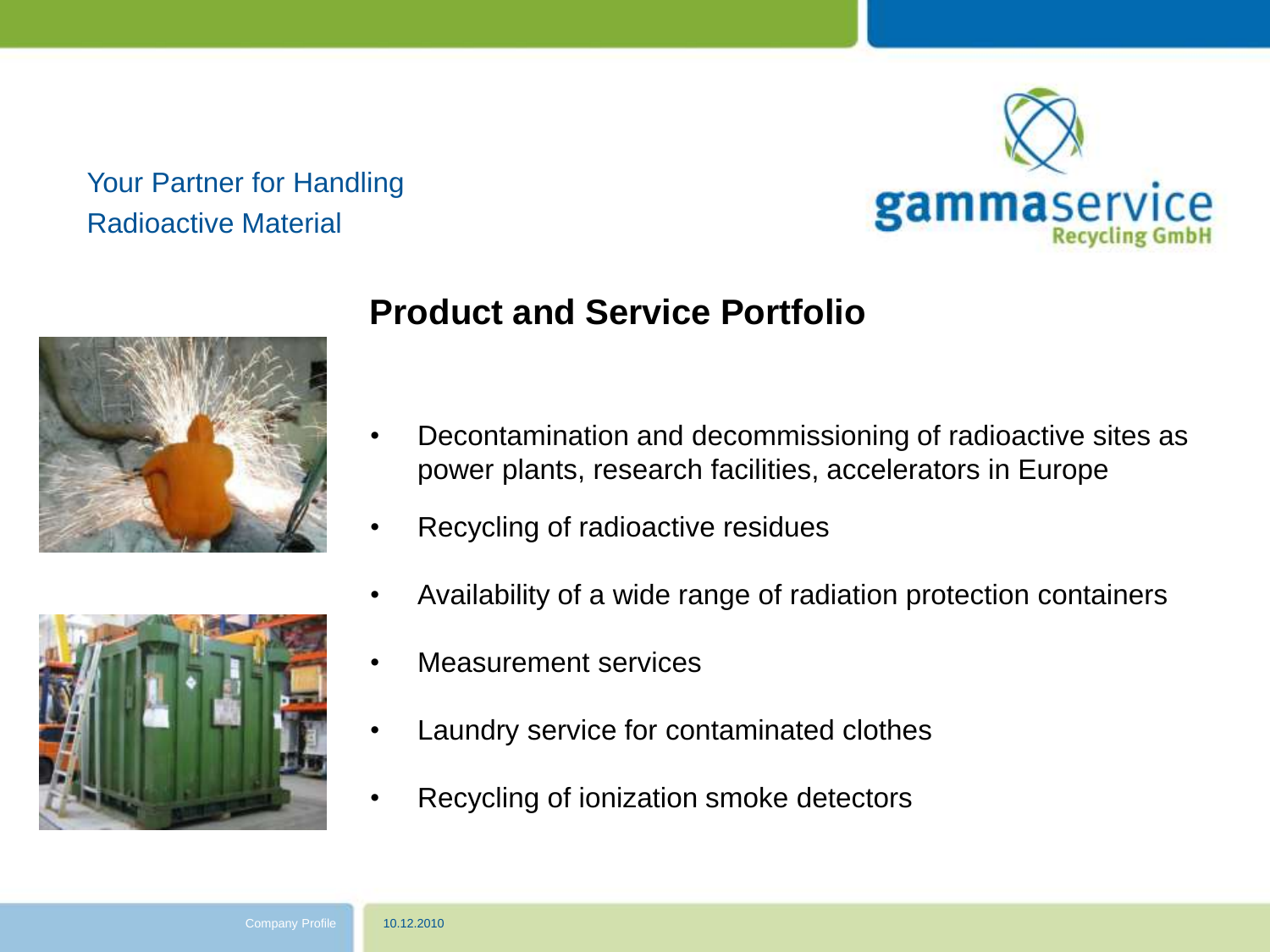





# **High radioactive sources – Portfolio**

- Organization of export and import of radioactive sources
- Delivery of new radioactive sources worldwide
- Worldwide takeover of disused sources for recycling
- Worldwide source exchange with special handling equipment
- Re-encapsulation of sealed sources in dedicated hot cells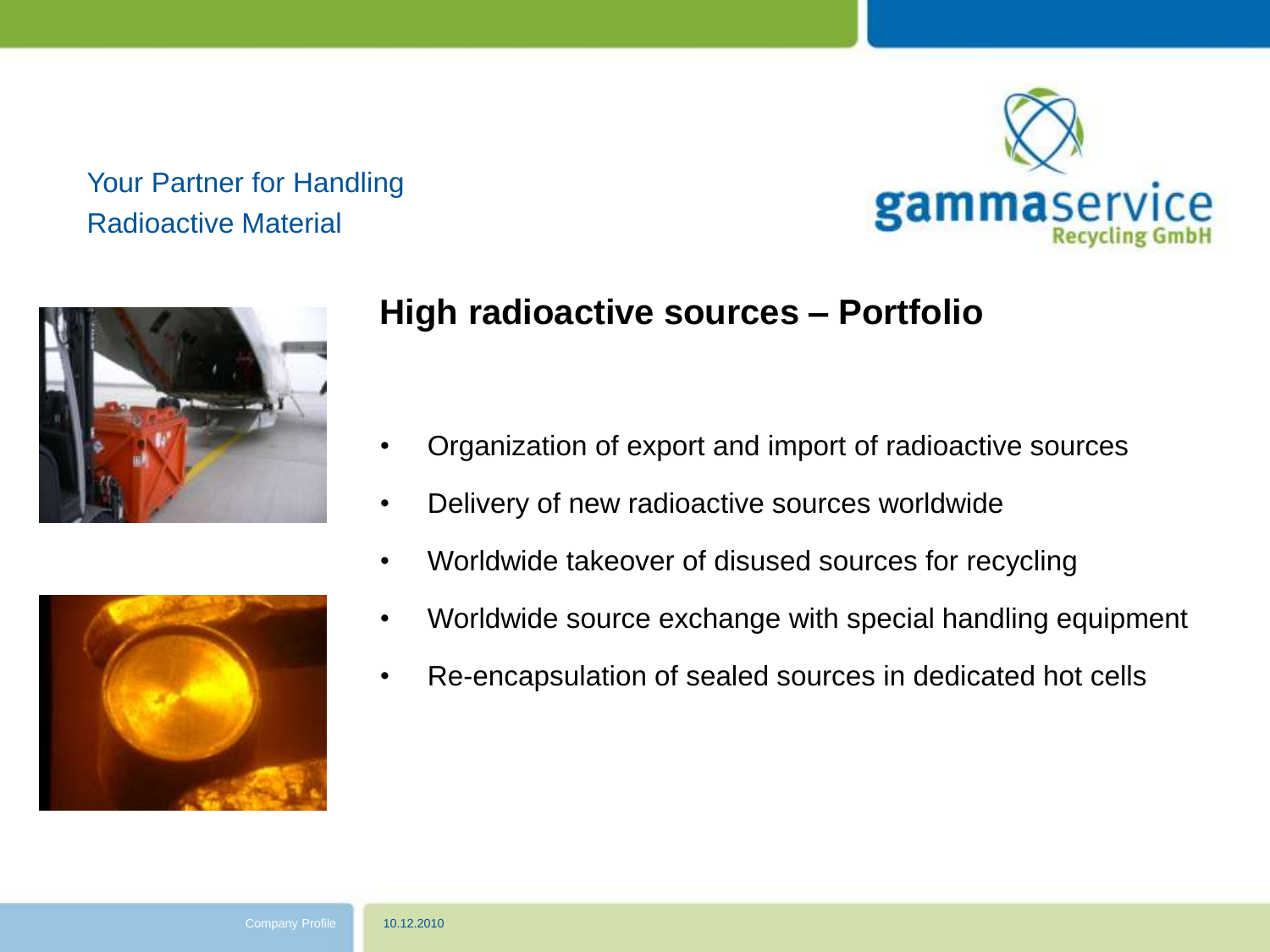



# **High radioactive sources – Portfolio**

- Transport of dangerous goods according to ADR regulations
	- Type B (U) containers for high-radioactive sources / radiation heads / other radioactive materials
	- Well-trained truck drivers for dangerous goods
	- Specially equipped trucks for the transport of radioactive materials
- Intermediate storage of radioactive materials on our premises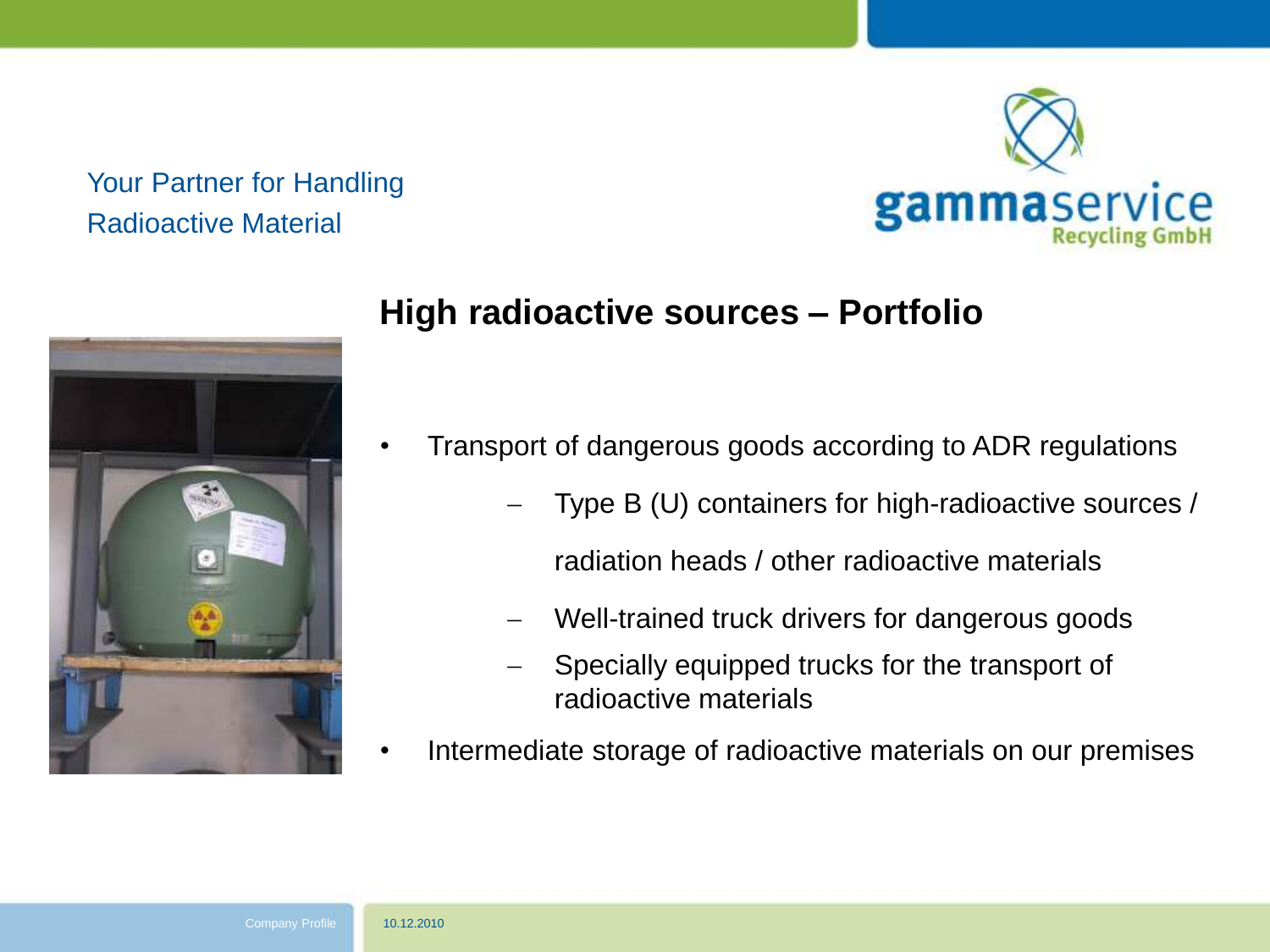





# **High-radioactive sources Teletherapy sources (Co-60)**

- Delivery of sources for therapy devices (Co-60)
	- Maximum activity: 370 TBq / 10,000 Ci
	- Maximum dose rate in air: 100 Gy/h
- Transport and service
	- source exchange executed by experienced engineers
- Takeover of disused therapy sources and radiation heads
- Decommissioning of therapy units
- Recycling of radioactive sources and depleted uranium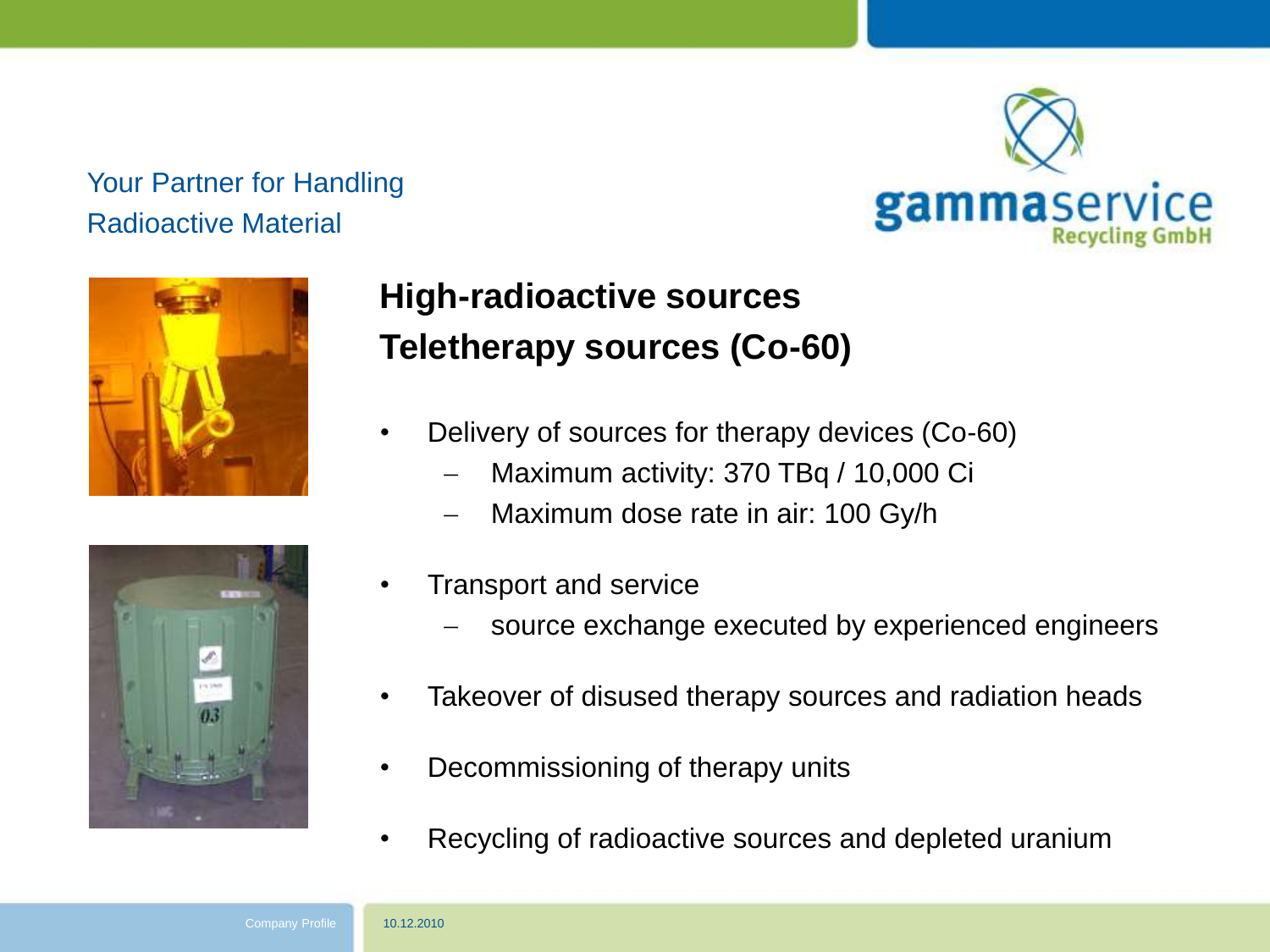





# **High-radioactive sources Industrial sources (Co-60) and (Cs-137)**

- Design and manufacturing of industrial rod sources (Co-60)
	- Maximum activity: 740 TBq / 20,000 Ci
	- Standard industrial rod source similar to C-188
	- Special source dimensions at customer request
- Delivery of Cs-137 sources for blood irradiators
- Delivery of Cs-137 sources for irradiator devices in research and development
- Design and delivery of Cs-137 sources with different specifications according to customer requests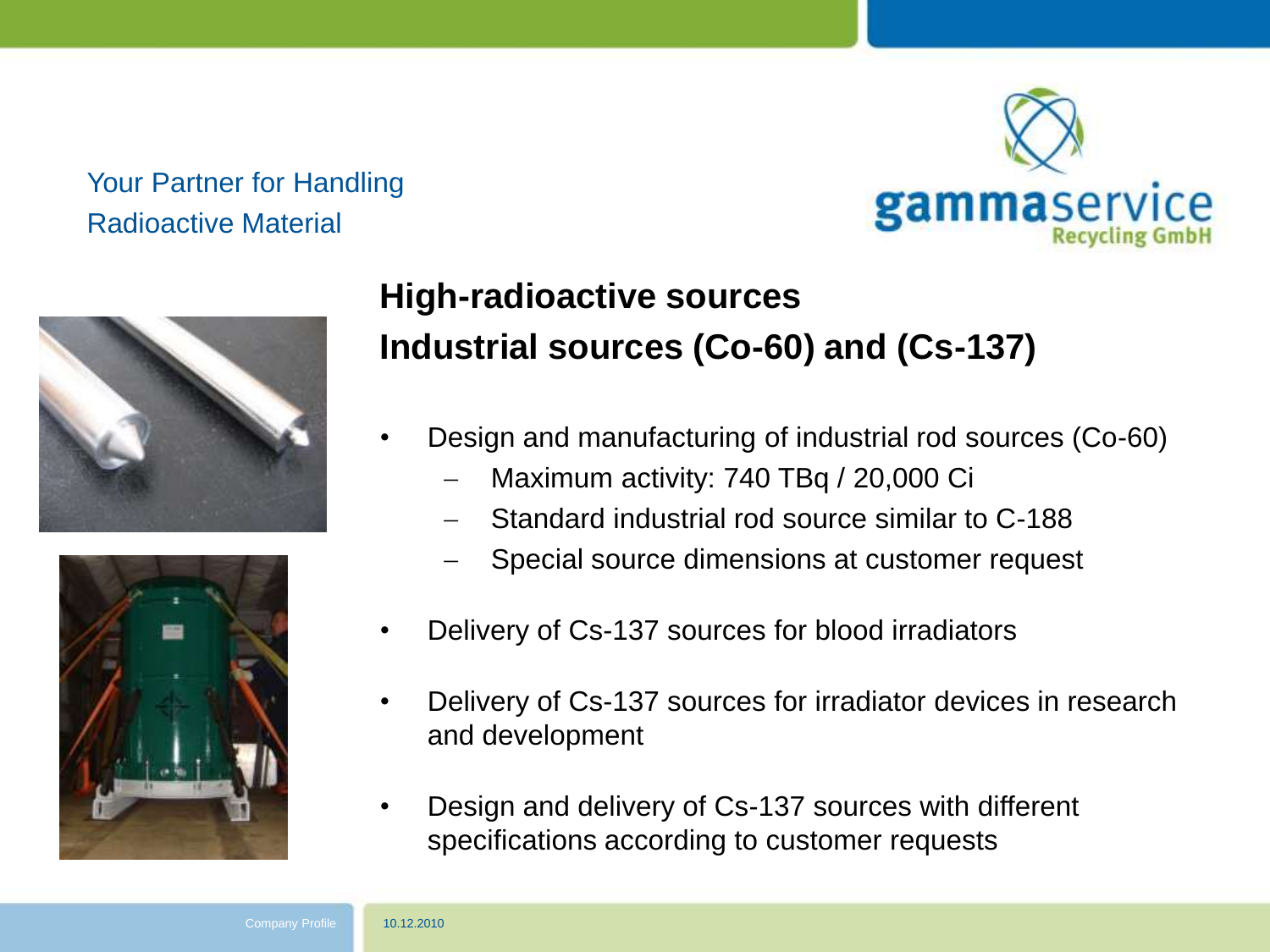



# **References**

- Source disposal in Tanzania (IAEA)
- Surplus Source Disposal Program (Environment Agency, UK)
- Decommissioning and Waste Management Program at



- Source Disposal Program for the Greek Atomic Energy Commission
- Takeover of Co-60 pencils from a research reactor (BNFL, UK)
- Several projects on behalf of the Bundesamt für Strahlenschutz (German Federal Agency for Radiation Protection)

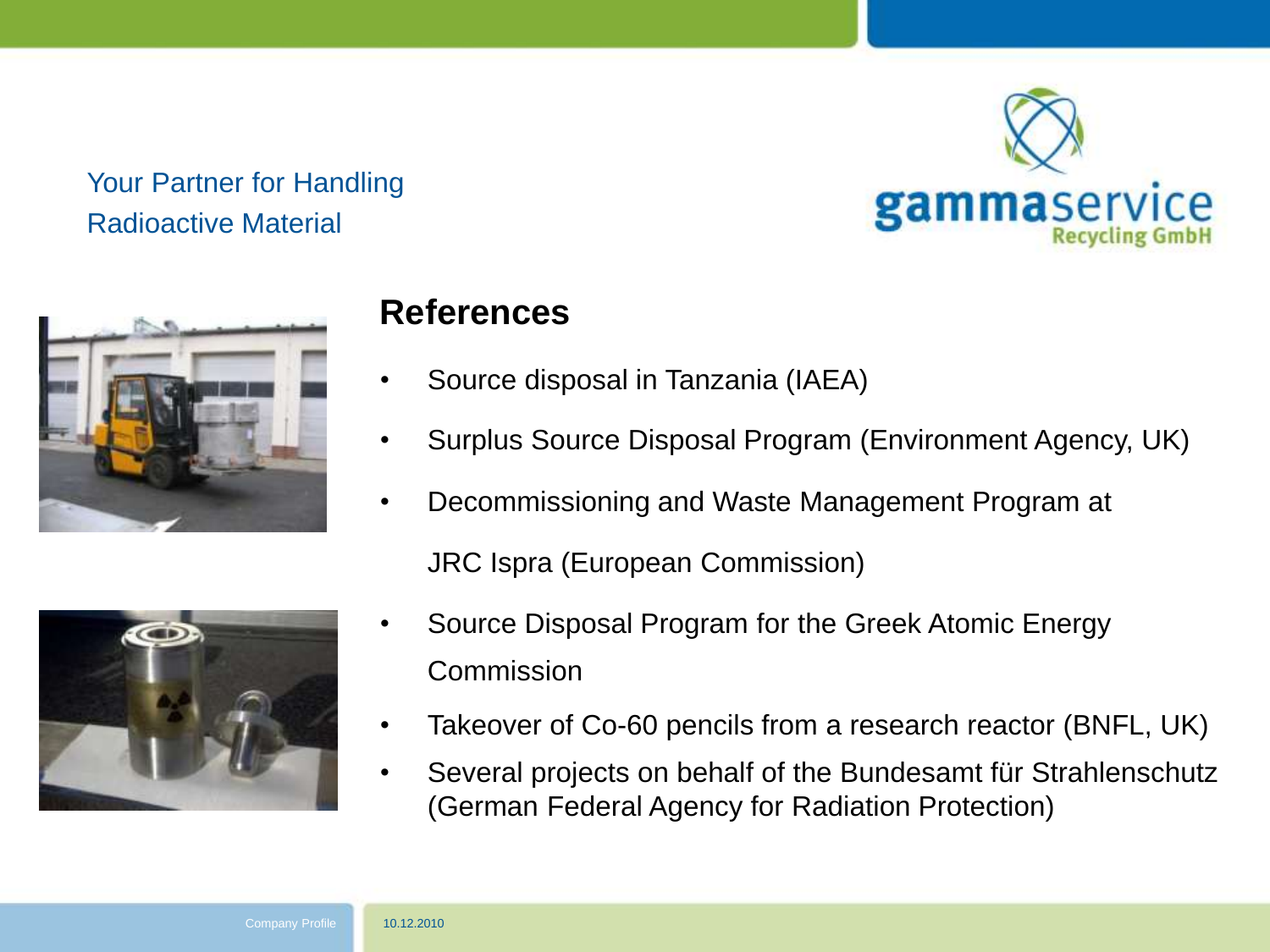





- Development of customer-oriented solutions for disposal
- Measurement services and identification of activated components
- Professional decommissioning and takeover of activated components as well as decontamination
- Clearance of activated components according to § 29 StrlSchV (German radiation protection ordinance)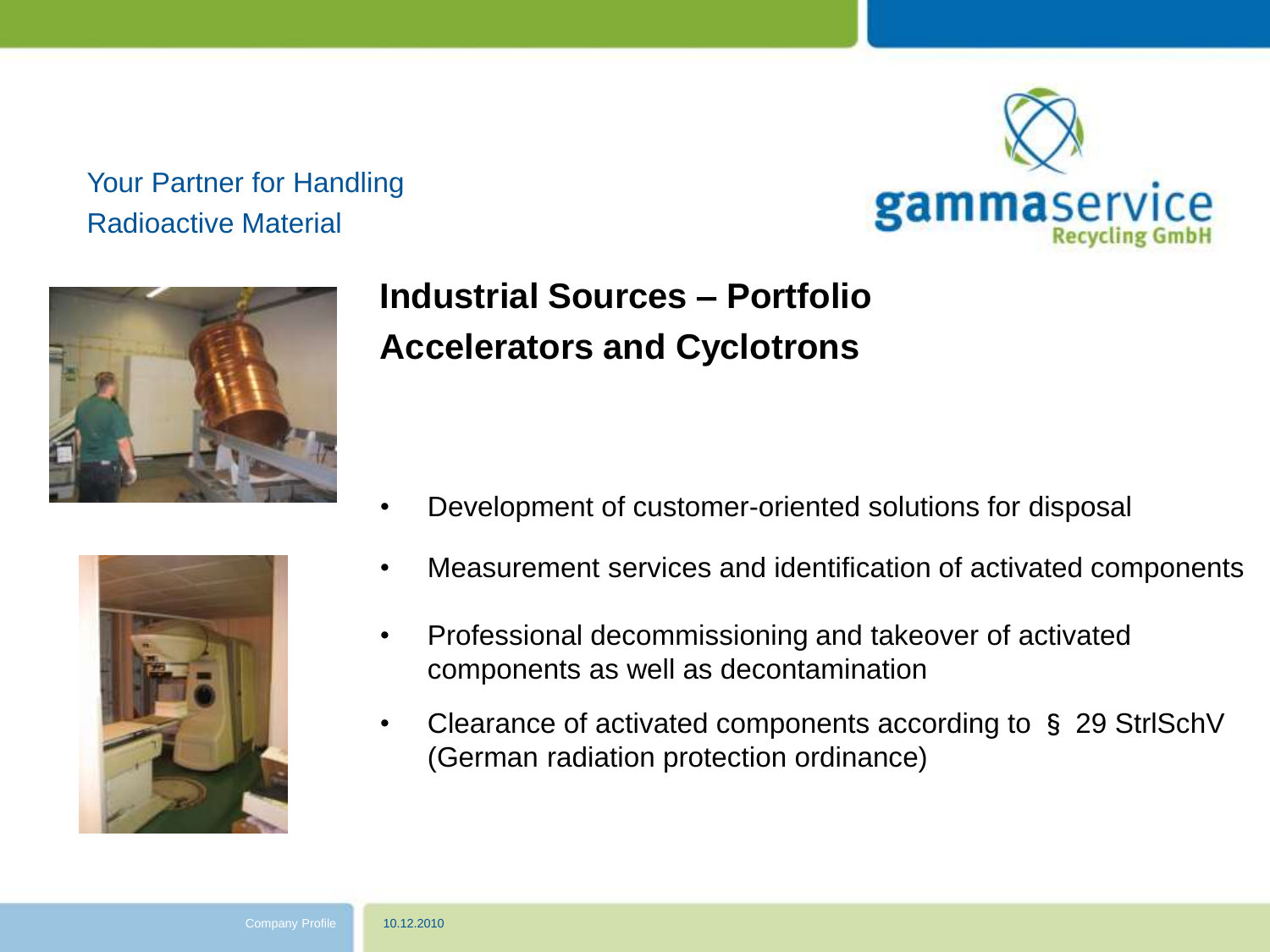



# **Industrial Sources – Portfolio Takeover of Radioactive Sources**

- Industrial sources:
	- Neutron sources
	- Sources for moisture measurement
	- Sources for thickness measurement
	- Sources for level measurement
- Calibration sources of measurement systems
- Sources from research centres and schools
- Identification, separation and disposal of radioactive finds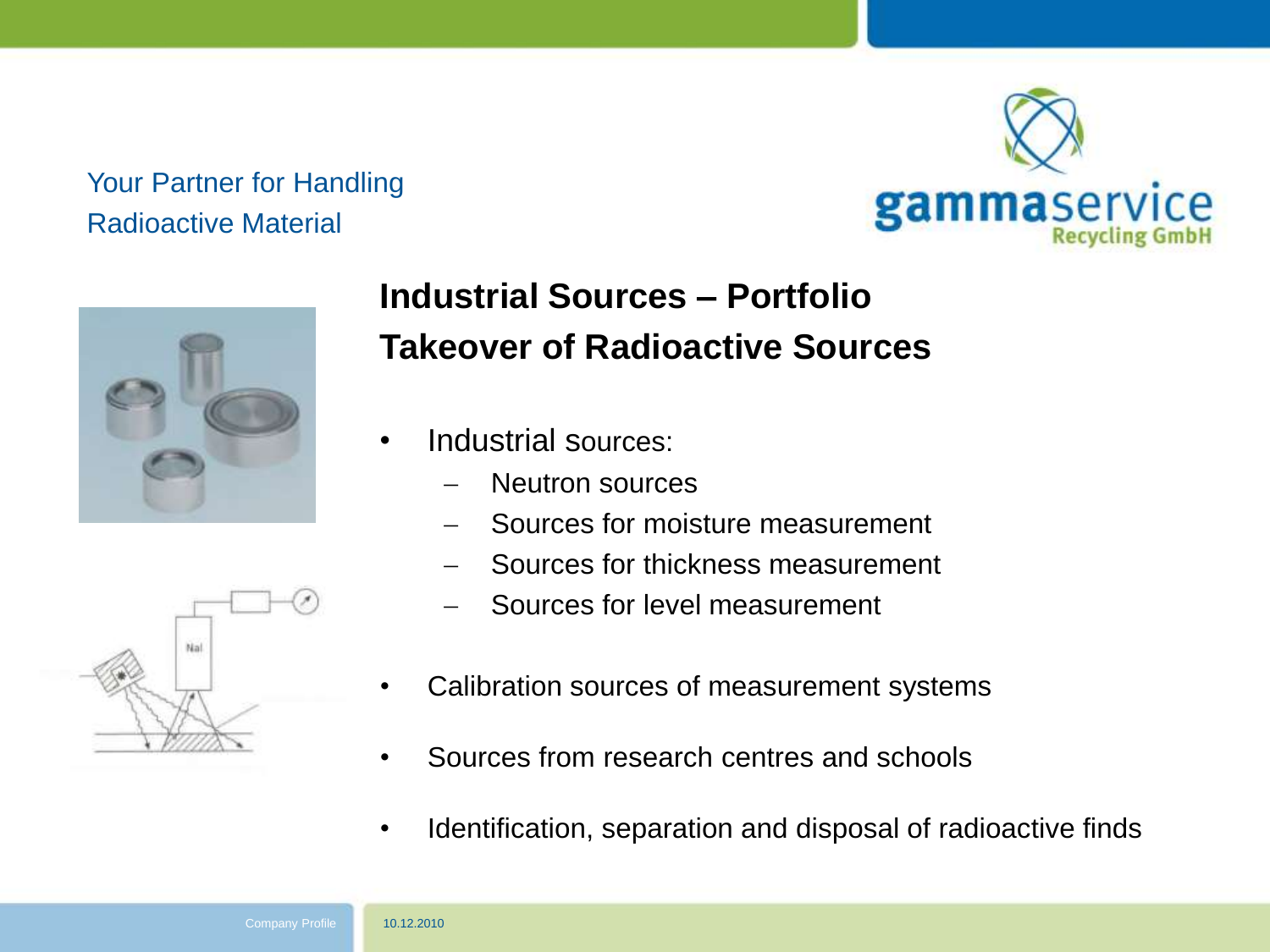





- Decommissioning of nuclear facilities
	- Nuclear power plants
	- Nuclear research centres and laboratories
	- Nuclear research reactors



- Decommissioning of non-nuclear facilities
	- Laboratories using radionuclides
	- Neutron generators
	- Facilities of nuclear medicine
- Decontamination and conditioning of residues and radioactive waste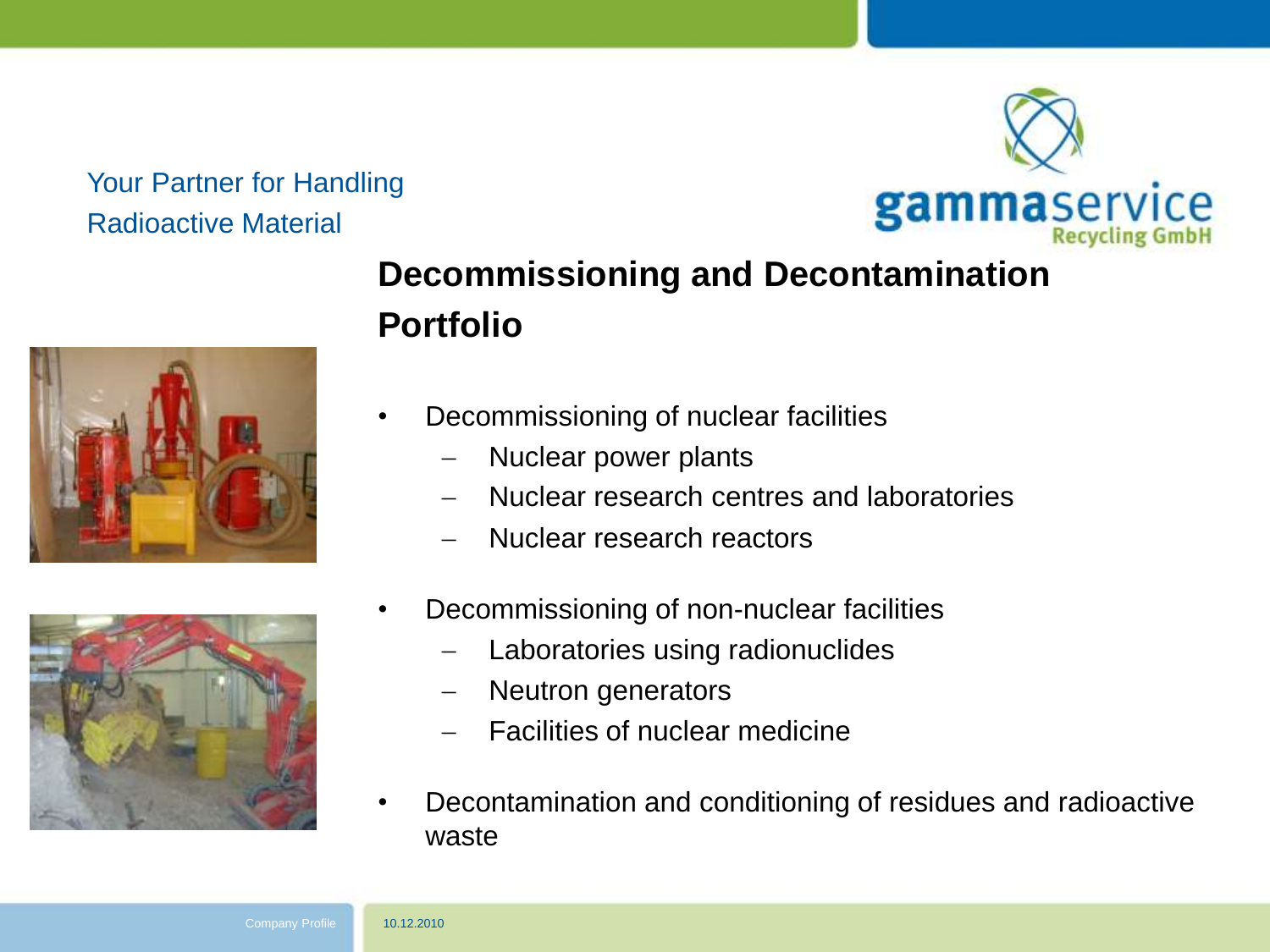





# **Decommissioning and Decontamination Portfolio**

- Takeover of residues for recycling including all transport services
- Supply of temporary workers
	- Radiation protection engineers
	- Radiation protection workmen
- Checks for contamination, clearance measurements according to the radiation protection ordinance and clearance of buildings and components
- Laundry service for contaminated clothes
- Leasing of special work clothes
- Recycling of ionization smoke detectors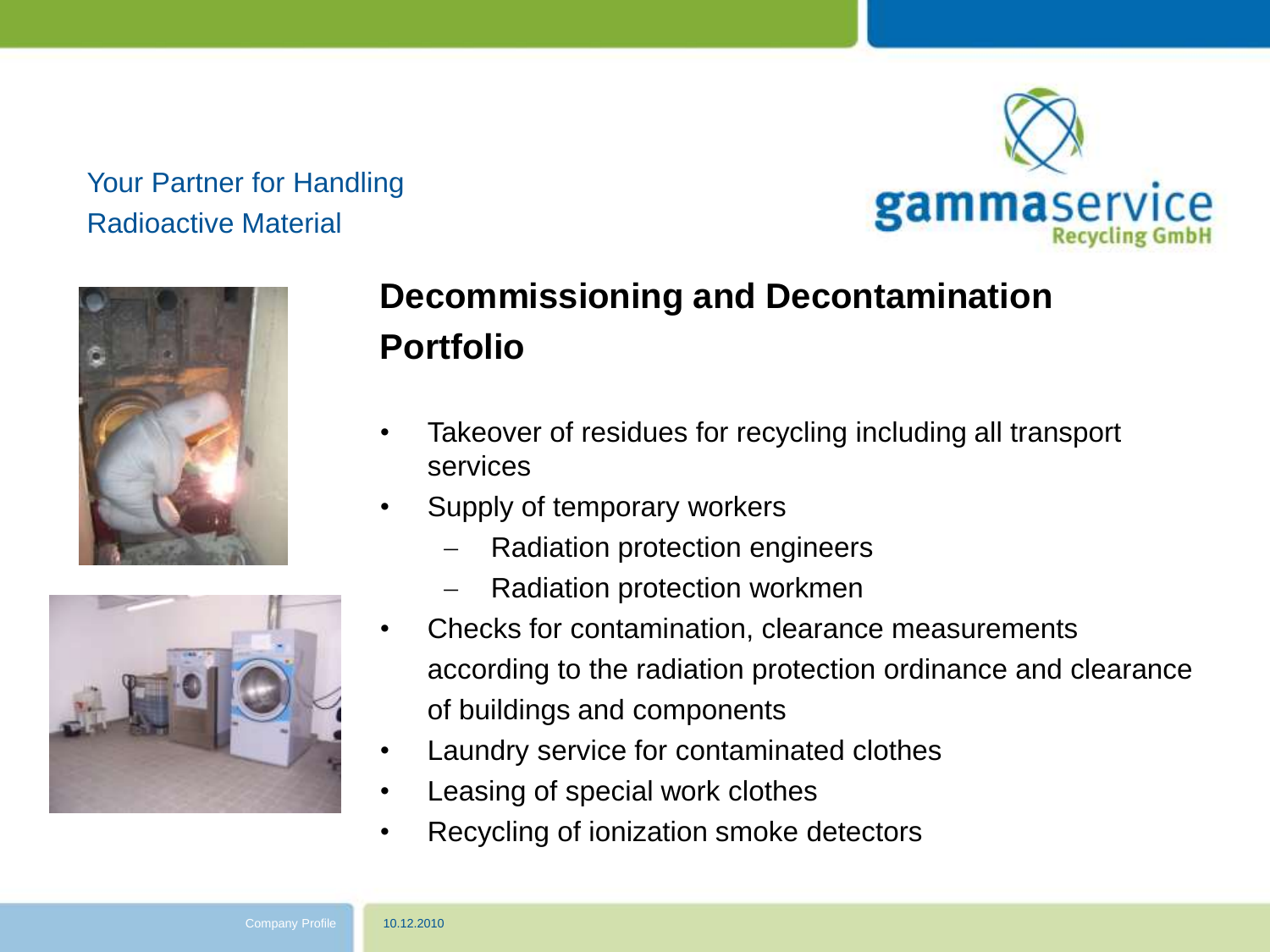

# **References**



- Identification and processing of thorium-contaminated soil (BASF)
- Decommissioning of the former GDR isotope production facility
- Decommissioning of hot cells from alpha-laboratories of the Bundesamt für Materialforschung und –prüfung (federal agency for material research and testing)
- Decommissioning of an isotope laboratory at the University of Hamburg
- Decommissioning of an isochronic cyclotron (Nordzyk GmbH)
- Decommissioning of a production line for ionization smoke detectors (Siemens Switzerland)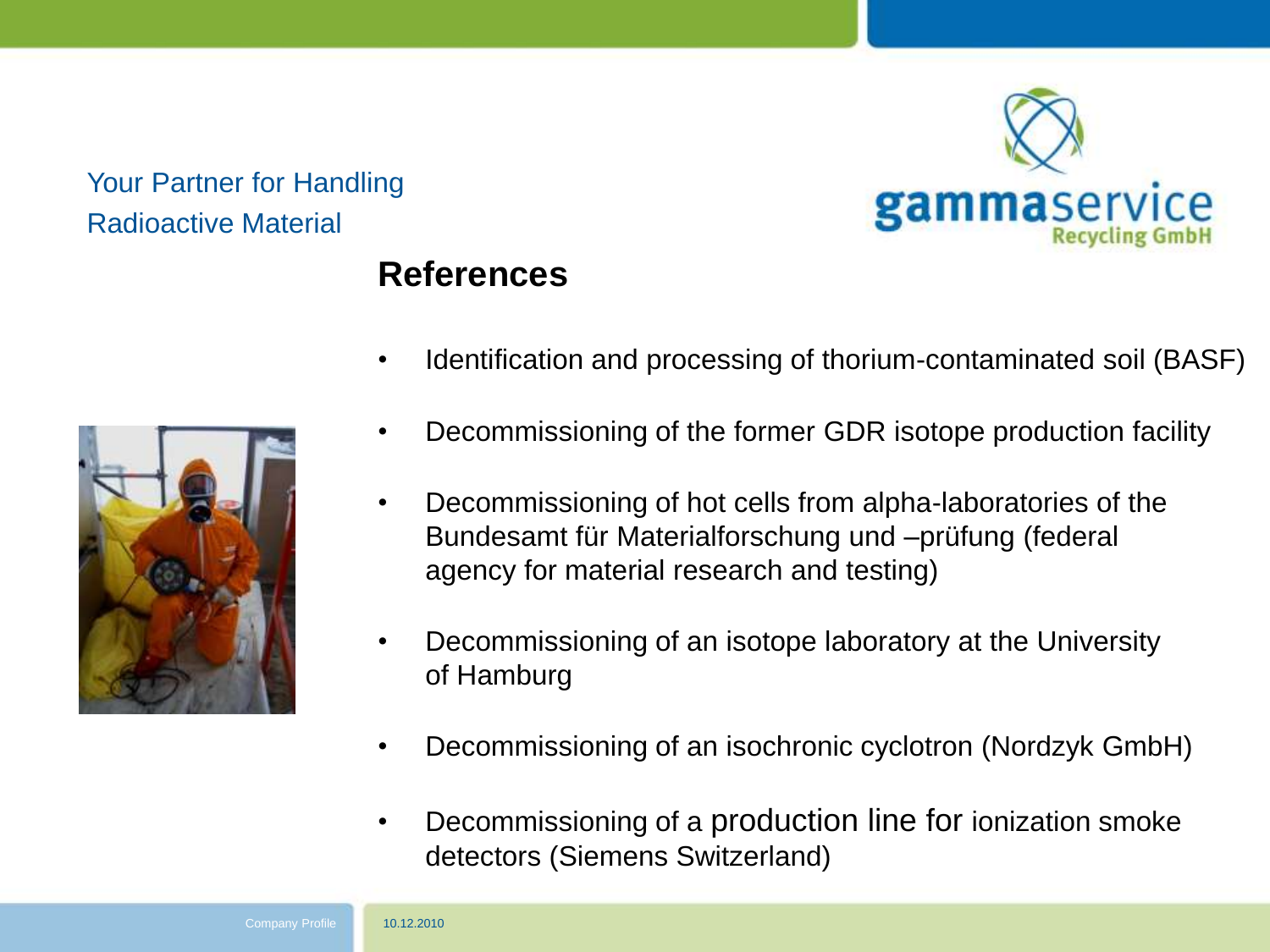



# **Quality Management System**

• ISO 9001:2008 certified



# **Licences**

- 
- 
- 

• Y/1113/98 Licence for handling radioactive materials according to § 7 German radiation protection ordinance (Strahlenschutzverordung-StrlSchV) and § 17 German Atomic Energy Act (Atomgesetz) • T1/2267/09/0 Road shipment licence for radioactive materials according to § 16 (1) StrlSchV and § 17 German Atomic Energy Act • Z/2117/08/0 Licence for acting in controlled areas of external facilities according to § 15 StrlSchV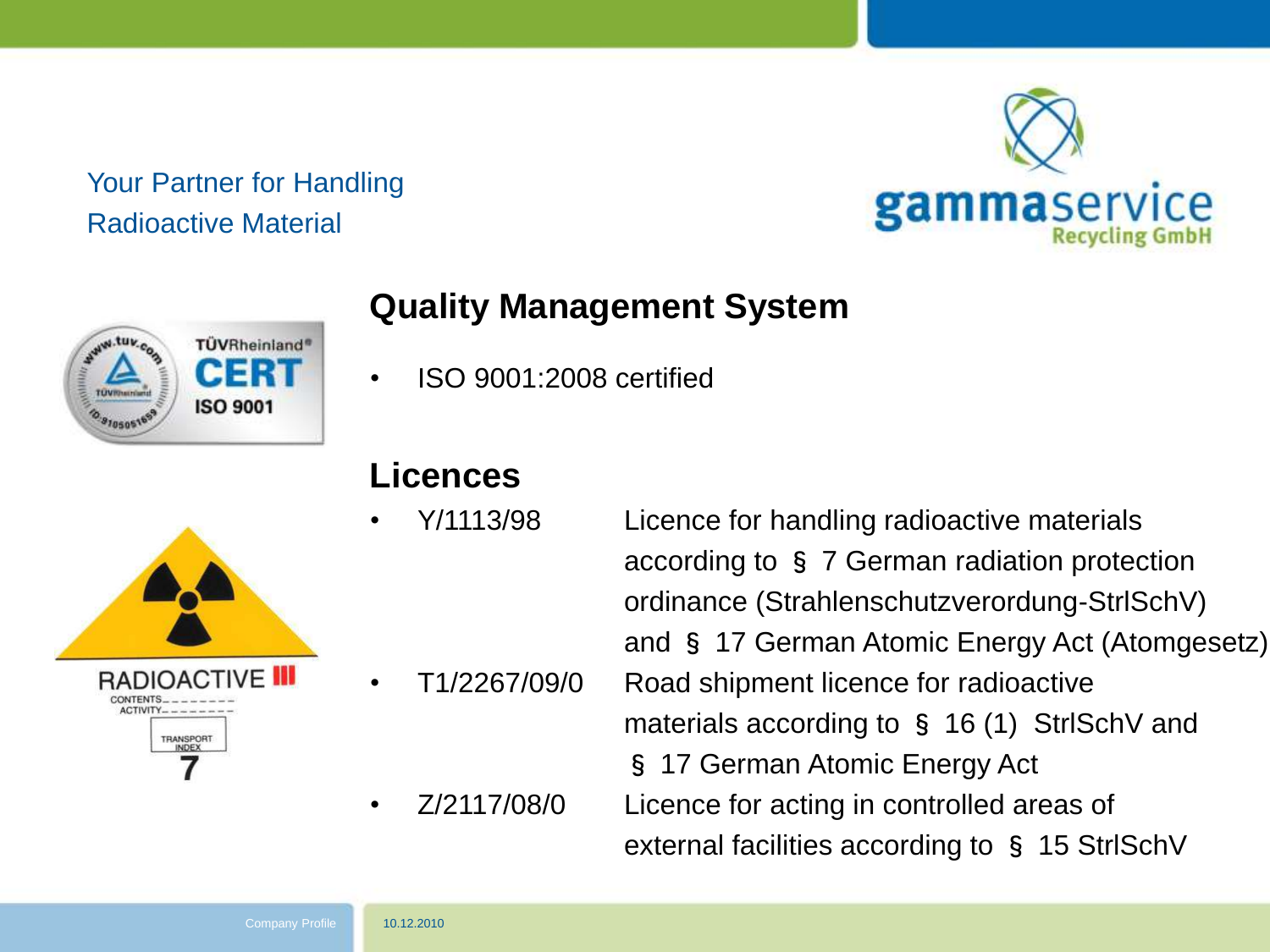

# **Cooperation**

- Gamma-Service Recycling is in close cooperation with the following companies:
	- Gamma-Service Medical GmbH, Leipzig
	- Gamma-Service Isotopen- und Strahlentechnik GmbH, Dresden
	- Isotrend s.r.o., Prague, CZ
	- Gamma-Service Ltd., Byfleet, UK
	- Isotope Technologies Dresden GmbH, Dresden
	- Institut für Umwelttechnologien GmbH, Berlin
	- Nuclear Control & Consulting GmbH, Leipzig
- and GSR is a member of the Gamma-Service Group International GmbH, Switzerland